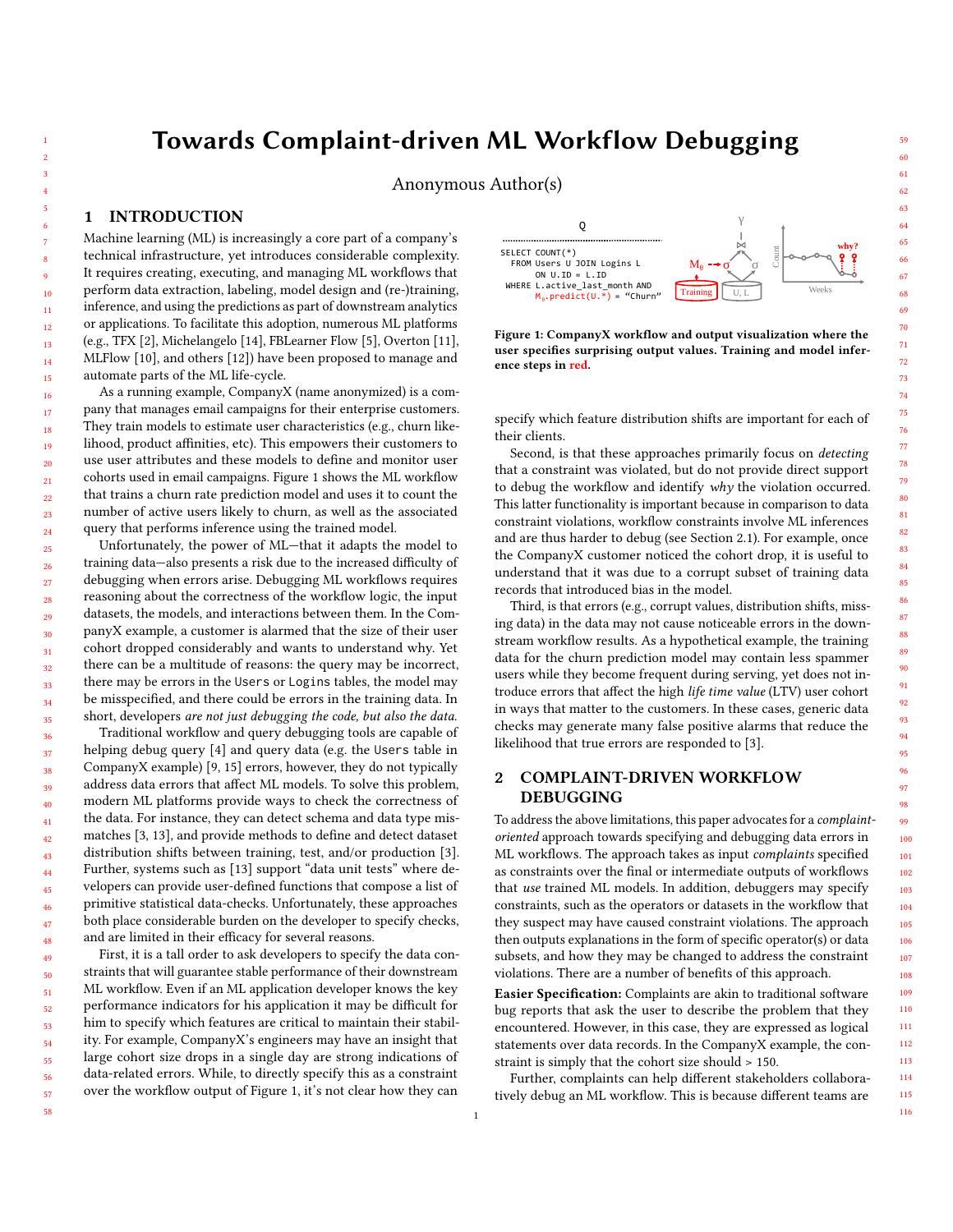117 118 119 120 121 122 123 124 125 often responsible for subsets of a ML workflow—a data modeling team may focus on model design, an ML engineering team implements and manages the training and deployment of the models, and end users execute queries that use the model predictions. Similarly, a given model may be used in multiple analysis workflows—different customers make use the same ML models to define different user cohorts and performance metrics. Each of these people have visibility into a portion of the full ML workflow, yet can contribute their domain expertise to provide more accurate workflow debugging.

126 127 128 129 130 131 132 133 134 135 136 137 138 Useful Weak Signals: Complaints can provide weak signals that can help debugging even in the absence of labels during serving. For example, label noise during training could be easily detected if we had access to the labels during serving. While exact serving labels might be unknown, violation of application specific constraints like the ones in CompanyX's case can be used to detect label noise phenomena. Another prominent case is debugging ML workflows involving multiple models. Once again, the correct intermediate predictions in a multi-model ML workflow may be unknown. However, violations of constraints on their aggregate outcome is a strong indication that at least one serving prediction is incorrect and thus they can be used to initiate debugging. The same applies to workflows that involve multiple predictions by a single model.

139 140 141 142 143 144 145 146 147 148 149 150 Enabling MLOps debugging: An automated tool for debugging of complaints would be powerful even from an organizational perspective. The burden of monitoring the ML workflow usually behooves members of MLOps teams. However, MLOps engineers may lack the familiarity with the data, code or models used for a specific ML workflow. Thus they are usually restricted to the detection of potential bugs and need to delegate the debugging of any finding to other teams. Unsure of the potential causes, they may need to notify all teams involved in the workflow. Given an automated debugging tool, the MLOps team can identify the part of the workflow responsible for the violation and hand off to the relevant team.

#### <span id="page-1-0"></span>2.1 Major Challenges

174

Despite the benefits complaint driven debugging can bring, it also carries new challenges that are not obvious to solve.

Complaint Ambiguity For a given complaint there might not be a singular way on how to address it. For example, if the a client of CompanyX complaints about the sudden drop of his user cohort size as in Figure [1,](#page-0-0) changing any of the negative churn predictions for an active user to a positive one would address, at least partially, the client's complaint. We call complaints that can be resolved in multiple ways ambiguous. Handling complaints that are ambiguous allows us to make use of the weak signals complaints provide.

164 165 166 167 168 169 Component Heterogeneity Machine learning workflows often contains multiple components that may be written in a variety of libraries or even languages, and bear different properties like differentiability and continuity that can help debugging [\[8,](#page-2-11) [16\]](#page-2-12). ML workflow debugging should be able to handle all the components simultaneously.

170 171 172 173 Component Entanglement Reasoning about the interactions of different components, model based or not, is also a challenge. A special case is debugging complaints involving multiple models. In this case, fixes for each model can no longer be reasoned about

independently. As an example, a client of CompanyX could define a selection predicate that involves predictions from two or more models. The same complaint issued on top of the new workflow is even more ambiguous as it is unclear which model caused the cohort size drop.

Computational Complexity Often, individual components inside an ML workflow already exhibit high computational complexity (e.g. table joins, feature extractions), let alone the ML workflow as a collection of complex components. Given that ML workflow debugging should be an interactive process, debugging tools must take computation complexity into consideration.

While complaint driven debugging is not new neither in the software engineering community [\[7\]](#page-2-13) nor in the ML community [\[16\]](#page-2-12), complaint driven debugging on ML workflow remains unsolved due to these challenges. We believe solving these challenges is the key to an effective yet efficient ML workflow debugging tool.

### 3 PRELIMINARY RESULTS FROM RAIN

Taking these challenges into consideration, we present Rain, a complaint-driven debugging system for relational workflows that leverage ML predictions (as in Figure [1\)](#page-0-0). Users can execute an SPJA query, where some of the expressions perform ML inference, and specify value or existential constraints over attribute values in the final or intermediate result sets. The system leverages techniques from relational query provenance [\[1,](#page-2-14) [6\]](#page-2-15) and ML interpretation [\[8\]](#page-2-11) to identify the set of training records that would most address the constraint violations if they were deleted.

We conducted an array of experiments spanning various datasets, training data corruptions, models, queries and complaints. To simulate training data corruptions, given a corruption predicate and a corruption severity percentage α, α% of the training records that satisfy the given predicate have their training labels flipped to an incorrect label. A model trained on the corrupted data is then used as part of a relational workflow. Simulating a user observing a surprising query result, we input in Rain a complaint. For table outputs the complaint can specify that a tuple should not exist in the result. For numerical ones a complaint may specify the correct value or a direction (greater, smaller). Rain returns a ranking where training records ranked higher are deemed more likely to be corrupted. We evaluated Rain both in terms of recall and precision.

Our experimental results consistently show that complaints can be a powerful tool. A single complaint over an aggregate result can be as effective at recovering corrupted training records as specifying the labels of hundreds of individual serving predictions. This suggests that complaints can save developers significant amount of effort during debugging. At the same time, our experiments show that complaints need not be very precise to work. When for example training corruptions have caused an aggregate result to be lower than its true value, a complaint does not need to specify the exact correct value of the aggregate to be effective. A complaint that just specifies that the aggregate should be higher can recover a substantial number of corrupted training records. Additionally, even when a single complaint is not enough to identify all the training corruptions, leveraging multiple complaints can yield results that are better than using each complaint alone.

2